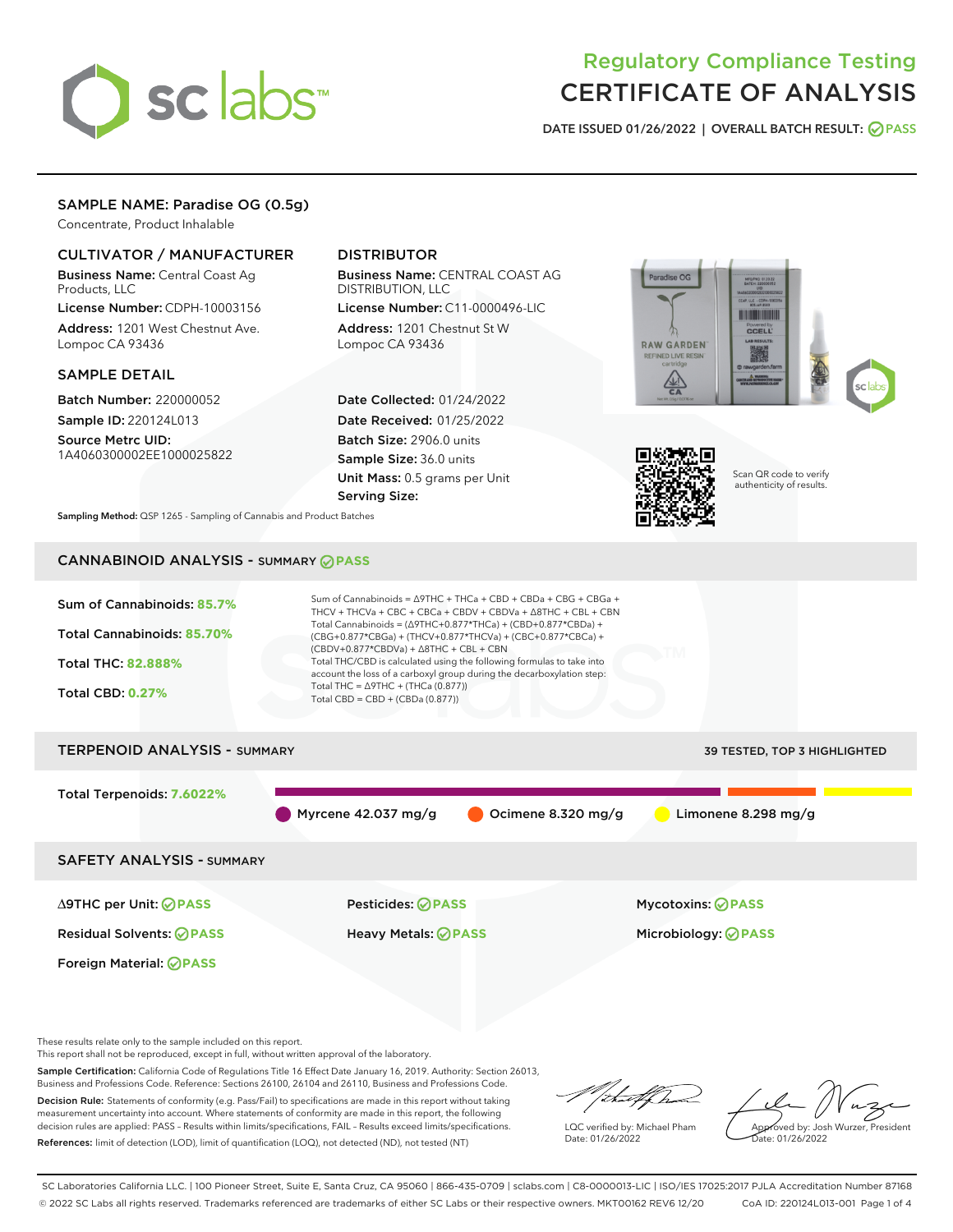



PARADISE OG (0.5G) | DATE ISSUED 01/26/2022 | OVERALL BATCH RESULT:  $\bigcirc$  PASS

### CANNABINOID TEST RESULTS - 01/25/2022 2 PASS

Tested by high-performance liquid chromatography with diode-array detection (HPLC-DAD). **Method:** QSP 1157 - Analysis of Cannabinoids by HPLC-DAD

#### TOTAL CANNABINOIDS: **85.70%**

Total Cannabinoids (Total THC) + (Total CBD) + (Total CBG) + (Total THCV) + (Total CBC) + (Total CBDV) + ∆8THC + CBL + CBN

TOTAL THC: **82.888%** Total THC (∆9THC+0.877\*THCa)

TOTAL CBD: **0.27%**

Total CBD (CBD+0.877\*CBDa)

TOTAL CBG: 2.003% Total CBG (CBG+0.877\*CBGa)

TOTAL THCV: 0.36% Total THCV (THCV+0.877\*THCVa)

TOTAL CBC: ND Total CBC (CBC+0.877\*CBCa)

TOTAL CBDV: ND Total CBDV (CBDV+0.877\*CBDVa)

| <b>COMPOUND</b>  | LOD/LOQ<br>(mg/g)          | <b>MEASUREMENT</b><br><b>UNCERTAINTY</b><br>(mg/g) | <b>RESULT</b><br>(mg/g) | <b>RESULT</b><br>(%) |
|------------------|----------------------------|----------------------------------------------------|-------------------------|----------------------|
| <b>A9THC</b>     | 0.06 / 0.26                | ±28.513                                            | 828.88                  | 82.888               |
| <b>CBG</b>       | 0.06/0.19                  | ±0.789                                             | 20.03                   | 2.003                |
| <b>THCV</b>      | 0.1 / 0.2                  | ±0.18                                              | 3.6                     | 0.36                 |
| <b>CBD</b>       | 0.07/0.29                  | ±0.125                                             | 2.70                    | 0.270                |
| <b>CBN</b>       | 0.1 / 0.3                  | ±0.12                                              | 1.8                     | 0.18                 |
| $\triangle$ 8THC | 0.1 / 0.4                  | N/A                                                | <b>ND</b>               | <b>ND</b>            |
| THCa             | 0.05/0.14                  | N/A                                                | <b>ND</b>               | <b>ND</b>            |
| <b>THCVa</b>     | 0.07/0.20                  | N/A                                                | <b>ND</b>               | <b>ND</b>            |
| <b>CBDa</b>      | 0.02/0.19                  | N/A                                                | <b>ND</b>               | <b>ND</b>            |
| <b>CBDV</b>      | 0.04 / 0.15                | N/A                                                | <b>ND</b>               | <b>ND</b>            |
| <b>CBDVa</b>     | 0.03/0.53                  | N/A                                                | <b>ND</b>               | <b>ND</b>            |
| <b>CBGa</b>      | 0.1 / 0.2                  | N/A                                                | <b>ND</b>               | <b>ND</b>            |
| <b>CBL</b>       | 0.06 / 0.24                | N/A                                                | <b>ND</b>               | <b>ND</b>            |
| <b>CBC</b>       | 0.2 / 0.5                  | N/A                                                | <b>ND</b>               | <b>ND</b>            |
| <b>CBCa</b>      | 0.07/0.28                  | N/A                                                | <b>ND</b>               | <b>ND</b>            |
|                  | <b>SUM OF CANNABINOIDS</b> |                                                    | 857.0 mg/g              | 85.7%                |

#### **UNIT MASS: 0.5 grams per Unit**

| ∆9THC per Unit                        | 1100 per-package limit | 414.44 mg/unit  | <b>PASS</b> |
|---------------------------------------|------------------------|-----------------|-------------|
| <b>Total THC per Unit</b>             |                        | 414.44 mg/unit  |             |
| <b>CBD per Unit</b>                   |                        | $1.35$ mg/unit  |             |
| <b>Total CBD per Unit</b>             |                        | $1.35$ mg/unit  |             |
| Sum of Cannabinoids<br>per Unit       |                        | $428.5$ mg/unit |             |
| <b>Total Cannabinoids</b><br>per Unit |                        | $428.5$ mg/unit |             |

| <b>COMPOUND</b>         | LOD/LOQ<br>(mg/g) | ASUREIVII<br><b>UNCERTAINTY</b><br>(mg/g) | <b>RESULT</b><br>(mg/g)                         | <b>RESULT</b><br>(%) |
|-------------------------|-------------------|-------------------------------------------|-------------------------------------------------|----------------------|
| <b>Myrcene</b>          | 0.008 / 0.025     | ±0.5423                                   | 42.037                                          | 4.2037               |
| Ocimene                 | 0.011 / 0.038     | ±0.2671                                   | 8.320                                           | 0.8320               |
| Limonene                | 0.005 / 0.016     | ±0.1187                                   | 8.298                                           | 0.8298               |
| $\beta$ Caryophyllene   | 0.004 / 0.012     | ±0.1614                                   | 4.535                                           | 0.4535               |
| Linalool                | 0.009 / 0.032     | ±0.0970                                   | 2.552                                           | 0.2552               |
| $\alpha$ Pinene         | 0.005 / 0.017     | ±0.0180                                   | 2.096                                           | 0.2096               |
| β Pinene                | 0.004 / 0.014     | ±0.0226                                   | 1.964                                           | 0.1964               |
| $\alpha$ Humulene       | 0.009/0.029       | ±0.0416                                   | 1.296                                           | 0.1296               |
| Terpinolene             | 0.008 / 0.026     | ±0.0159                                   | 0.778                                           | 0.0778               |
| Guaiol                  | 0.009 / 0.030     | ±0.0267                                   | 0.565                                           | 0.0565               |
| Fenchol                 | 0.010 / 0.034     | ±0.0209                                   | 0.541                                           | 0.0541               |
| trans-β-Farnesene       | 0.008 / 0.025     | ±0.0190                                   | 0.534                                           | 0.0534               |
| Terpineol               | 0.016 / 0.055     | ±0.0325                                   | 0.529                                           | 0.0529               |
| Nerolidol               | 0.009/0.028       | ±0.0270                                   | 0.429                                           | 0.0429               |
| $\alpha$ Bisabolol      | 0.008 / 0.026     | ±0.0212                                   | 0.397                                           | 0.0397               |
| Valencene               | 0.009 / 0.030     | ±0.0215                                   | 0.312                                           | 0.0312               |
| Camphene                | 0.005 / 0.015     | ±0.0023                                   | 0.197                                           | 0.0197               |
| <b>Borneol</b>          | 0.005 / 0.016     | ±0.0072                                   | 0.171                                           | 0.0171               |
| Fenchone                | 0.009 / 0.028     | ±0.0041                                   | 0.140                                           | 0.0140               |
| Citronellol             | 0.003 / 0.010     | ±0.0041                                   | 0.085                                           | 0.0085               |
| Caryophyllene<br>Oxide  | 0.010 / 0.033     | ±0.0034                                   | 0.075                                           | 0.0075               |
| $\alpha$ Phellandrene   | 0.006 / 0.020     | ±0.0007                                   | 0.055                                           | 0.0055               |
| $\gamma$ Terpinene      | 0.006 / 0.018     | ±0.0007                                   | 0.042                                           | 0.0042               |
| $\alpha$ Terpinene      | 0.005 / 0.017     | ±0.0005                                   | 0.031                                           | 0.0031               |
| <b>3 Carene</b>         | 0.005 / 0.018     | ±0.0004                                   | 0.026                                           | 0.0026               |
| Geraniol                | 0.002 / 0.007     | ±0.0007                                   | 0.017                                           | 0.0017               |
| Sabinene                | 0.004 / 0.014     | N/A                                       | <loq< th=""><th><loq< th=""></loq<></th></loq<> | <loq< th=""></loq<>  |
| p-Cymene                | 0.005 / 0.016     | N/A                                       | <loq< th=""><th><loq< th=""></loq<></th></loq<> | <loq< th=""></loq<>  |
| Sabinene Hydrate        | 0.006 / 0.022     | N/A                                       | <loq< th=""><th><loq< th=""></loq<></th></loq<> | <loq< th=""></loq<>  |
| Isoborneol              | 0.004 / 0.012     | N/A                                       | <loq< th=""><th><loq< th=""></loq<></th></loq<> | <loq< th=""></loq<>  |
| Eucalyptol              | 0.006 / 0.018     | N/A                                       | ND                                              | ND                   |
| (-)-Isopulegol          | 0.005 / 0.016     | N/A                                       | ND                                              | ND                   |
| Camphor                 | 0.006 / 0.019     | N/A                                       | <b>ND</b>                                       | ND                   |
| Menthol                 | 0.008 / 0.025     | N/A                                       | ND                                              | ND                   |
| Nerol                   | 0.003 / 0.011     | N/A                                       | ND                                              | ND                   |
| R-(+)-Pulegone          | 0.003 / 0.011     | N/A                                       | <b>ND</b>                                       | ND                   |
| <b>Geranyl Acetate</b>  | 0.004 / 0.014     | N/A                                       | ND                                              | ND                   |
| $\alpha$ Cedrene        | 0.005 / 0.016     | N/A                                       | ND                                              | ND                   |
| Cedrol                  | 0.008 / 0.027     | N/A                                       | <b>ND</b>                                       | ND                   |
| <b>TOTAL TERPENOIDS</b> |                   |                                           | 76.022 mg/g                                     | 7.6022%              |

SC Laboratories California LLC. | 100 Pioneer Street, Suite E, Santa Cruz, CA 95060 | 866-435-0709 | sclabs.com | C8-0000013-LIC | ISO/IES 17025:2017 PJLA Accreditation Number 87168 © 2022 SC Labs all rights reserved. Trademarks referenced are trademarks of either SC Labs or their respective owners. MKT00162 REV6 12/20 CoA ID: 220124L013-001 Page 2 of 4

# TERPENOID TEST RESULTS - 01/26/2022

Terpene analysis utilizing gas chromatography-flame ionization detection (GC-FID). **Method:** QSP 1192 - Analysis of Terpenoids by GC-FID

MEASUREMENT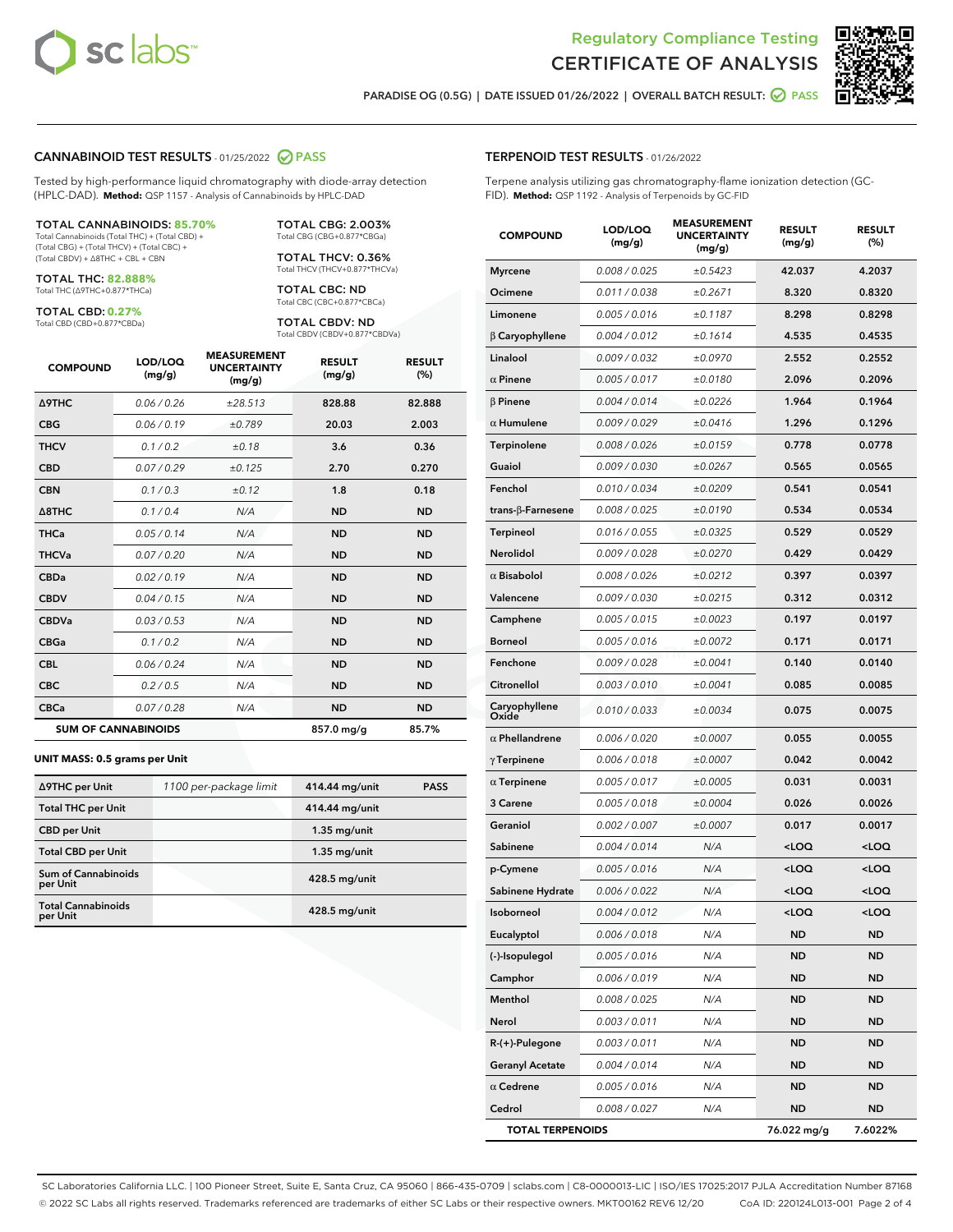



PARADISE OG (0.5G) | DATE ISSUED 01/26/2022 | OVERALL BATCH RESULT:  $\bigcirc$  PASS

# CATEGORY 1 PESTICIDE TEST RESULTS - 01/25/2022 2 PASS

Pesticide and plant growth regulator analysis utilizing high-performance liquid chromatography-mass spectrometry (HPLC-MS) or gas chromatography-mass spectrometry (GC-MS). \*GC-MS utilized where indicated. **Method:** QSP 1212 - Analysis of Pesticides and Mycotoxins by LC-MS or QSP 1213 - Analysis of Pesticides by GC-MS

| <b>COMPOUND</b>             | LOD/LOQ<br>$(\mu g/g)$ | <b>ACTION</b><br><b>LIMIT</b><br>$(\mu g/g)$ | <b>MEASUREMENT</b><br><b>UNCERTAINTY</b><br>$(\mu g/g)$ | <b>RESULT</b><br>$(\mu g/g)$ | <b>RESULT</b> |
|-----------------------------|------------------------|----------------------------------------------|---------------------------------------------------------|------------------------------|---------------|
| Aldicarb                    | 0.03/0.08              | $>$ LOD                                      | N/A                                                     | <b>ND</b>                    | <b>PASS</b>   |
| Carbofuran                  | 0.02 / 0.05            | $\ge$ LOD                                    | N/A                                                     | <b>ND</b>                    | <b>PASS</b>   |
| Chlordane*                  | 0.03 / 0.08            | $\geq$ LOD                                   | N/A                                                     | <b>ND</b>                    | <b>PASS</b>   |
| Chlorfenapyr*               | 0.03/0.10              | $\ge$ LOD                                    | N/A                                                     | <b>ND</b>                    | <b>PASS</b>   |
| Chlorpyrifos                | 0.02 / 0.06            | $\ge$ LOD                                    | N/A                                                     | <b>ND</b>                    | <b>PASS</b>   |
| Coumaphos                   | 0.02 / 0.07            | $\ge$ LOD                                    | N/A                                                     | <b>ND</b>                    | <b>PASS</b>   |
| Daminozide                  | 0.02/0.07              | $>$ LOD                                      | N/A                                                     | <b>ND</b>                    | <b>PASS</b>   |
| <b>DDVP</b><br>(Dichlorvos) | 0.03/0.09              | $\ge$ LOD                                    | N/A                                                     | <b>ND</b>                    | <b>PASS</b>   |
| <b>Dimethoate</b>           | 0.03/0.08              | $\ge$ LOD                                    | N/A                                                     | <b>ND</b>                    | <b>PASS</b>   |
| Ethoprop(hos)               | 0.03/0.10              | $\ge$ LOD                                    | N/A                                                     | <b>ND</b>                    | <b>PASS</b>   |
| Etofenprox                  | 0.02 / 0.06            | $\ge$ LOD                                    | N/A                                                     | <b>ND</b>                    | <b>PASS</b>   |
| Fenoxycarb                  | 0.03/0.08              | $\ge$ LOD                                    | N/A                                                     | <b>ND</b>                    | <b>PASS</b>   |
| Fipronil                    | 0.03/0.08              | $\ge$ LOD                                    | N/A                                                     | <b>ND</b>                    | <b>PASS</b>   |
| Imazalil                    | 0.02 / 0.06            | $>$ LOD                                      | N/A                                                     | <b>ND</b>                    | <b>PASS</b>   |
| Methiocarb                  | 0.02 / 0.07            | $>$ LOD                                      | N/A                                                     | <b>ND</b>                    | <b>PASS</b>   |
| Methyl<br>parathion         | 0.03/0.10              | $>$ LOD                                      | N/A                                                     | <b>ND</b>                    | <b>PASS</b>   |
| <b>Mevinphos</b>            | 0.03/0.09              | $\ge$ LOD                                    | N/A                                                     | <b>ND</b>                    | <b>PASS</b>   |
| Paclobutrazol               | 0.02 / 0.05            | $>$ LOD                                      | N/A                                                     | <b>ND</b>                    | <b>PASS</b>   |
| Propoxur                    | 0.03/0.09              | $\ge$ LOD                                    | N/A                                                     | <b>ND</b>                    | <b>PASS</b>   |
| Spiroxamine                 | 0.03 / 0.08            | $\ge$ LOD                                    | N/A                                                     | <b>ND</b>                    | <b>PASS</b>   |
| Thiacloprid                 | 0.03/0.10              | $\ge$ LOD                                    | N/A                                                     | <b>ND</b>                    | <b>PASS</b>   |

### CATEGORY 2 PESTICIDE TEST RESULTS - 01/25/2022 2 PASS

| <b>COMPOUND</b>          | LOD/LOO<br>$(\mu g/g)$ | <b>ACTION</b><br>LIMIT<br>$(\mu g/g)$ | <b>MEASUREMENT</b><br><b>UNCERTAINTY</b><br>$(\mu g/g)$ | <b>RESULT</b><br>$(\mu g/g)$ | <b>RESULT</b> |  |
|--------------------------|------------------------|---------------------------------------|---------------------------------------------------------|------------------------------|---------------|--|
| Abamectin                | 0.03/0.10              | 0.1                                   | N/A                                                     | <b>ND</b>                    | <b>PASS</b>   |  |
| Acephate                 | 0.02/0.07              | 0.1                                   | N/A                                                     | <b>ND</b>                    | <b>PASS</b>   |  |
| Acequinocyl              | 0.02/0.07              | 0.1                                   | N/A                                                     | <b>ND</b>                    | <b>PASS</b>   |  |
| Acetamiprid              | 0.02 / 0.05            | 0.1                                   | N/A                                                     | <b>ND</b>                    | <b>PASS</b>   |  |
| Azoxystrobin             | 0.02/0.07              | 0.1                                   | N/A                                                     | <b>ND</b>                    | <b>PASS</b>   |  |
| <b>Bifenazate</b>        | 0.01 / 0.04            | 0.1                                   | N/A                                                     | <b>ND</b>                    | <b>PASS</b>   |  |
| <b>Bifenthrin</b>        | 0.02 / 0.05            | 3                                     | N/A                                                     | <b>ND</b>                    | <b>PASS</b>   |  |
| <b>Boscalid</b>          | 0.03/0.09              | 0.1                                   | N/A                                                     | <b>ND</b>                    | <b>PASS</b>   |  |
| Captan                   | 0.19/0.57              | 0.7                                   | N/A                                                     | <b>ND</b>                    | <b>PASS</b>   |  |
| Carbaryl                 | 0.02/0.06              | 0.5                                   | N/A                                                     | <b>ND</b>                    | <b>PASS</b>   |  |
| Chlorantranilip-<br>role | 0.04/0.12              | 10                                    | N/A                                                     | <b>ND</b>                    | <b>PASS</b>   |  |
| Clofentezine             | 0.03/0.09              | 0.1                                   | N/A                                                     | <b>ND</b>                    | <b>PASS</b>   |  |

| <b>CATEGORY 2 PESTICIDE TEST RESULTS</b> - 01/25/2022 continued |
|-----------------------------------------------------------------|
|-----------------------------------------------------------------|

| <b>COMPOUND</b>               | LOD/LOQ<br>(µg/g) | <b>ACTION</b><br><b>LIMIT</b><br>$(\mu g/g)$ | <b>MEASUREMENT</b><br><b>UNCERTAINTY</b><br>$(\mu g/g)$ | <b>RESULT</b><br>(µg/g) | <b>RESULT</b> |
|-------------------------------|-------------------|----------------------------------------------|---------------------------------------------------------|-------------------------|---------------|
| Cyfluthrin                    | 0.12 / 0.38       | 2                                            | N/A                                                     | ND                      | <b>PASS</b>   |
| Cypermethrin                  | 0.11 / 0.32       | $\mathbf{1}$                                 | N/A                                                     | ND                      | <b>PASS</b>   |
| Diazinon                      | 0.02 / 0.05       | 0.1                                          | N/A                                                     | ND                      | PASS          |
| Dimethomorph                  | 0.03 / 0.09       | $\overline{2}$                               | N/A                                                     | <b>ND</b>               | <b>PASS</b>   |
| Etoxazole                     | 0.02 / 0.06       | 0.1                                          | N/A                                                     | ND                      | <b>PASS</b>   |
| Fenhexamid                    | 0.03 / 0.09       | 0.1                                          | N/A                                                     | ND                      | <b>PASS</b>   |
| Fenpyroximate                 | 0.02 / 0.06       | 0.1                                          | N/A                                                     | <b>ND</b>               | <b>PASS</b>   |
| Flonicamid                    | 0.03 / 0.10       | 0.1                                          | N/A                                                     | ND                      | <b>PASS</b>   |
| Fludioxonil                   | 0.03 / 0.10       | 0.1                                          | N/A                                                     | ND                      | <b>PASS</b>   |
| Hexythiazox                   | 0.02 / 0.07       | 0.1                                          | N/A                                                     | <b>ND</b>               | <b>PASS</b>   |
| Imidacloprid                  | 0.04 / 0.11       | 5                                            | N/A                                                     | <b>ND</b>               | <b>PASS</b>   |
| Kresoxim-methyl               | 0.02 / 0.07       | 0.1                                          | N/A                                                     | <b>ND</b>               | <b>PASS</b>   |
| <b>Malathion</b>              | 0.03 / 0.09       | 0.5                                          | N/A                                                     | ND                      | <b>PASS</b>   |
| Metalaxyl                     | 0.02 / 0.07       | $\overline{2}$                               | N/A                                                     | <b>ND</b>               | <b>PASS</b>   |
| Methomyl                      | 0.03 / 0.10       | 1                                            | N/A                                                     | <b>ND</b>               | <b>PASS</b>   |
| Myclobutanil                  | 0.03 / 0.09       | 0.1                                          | N/A                                                     | ND                      | <b>PASS</b>   |
| <b>Naled</b>                  | 0.02 / 0.07       | 0.1                                          | N/A                                                     | ND                      | <b>PASS</b>   |
| Oxamyl                        | 0.04 / 0.11       | 0.5                                          | N/A                                                     | <b>ND</b>               | <b>PASS</b>   |
| Pentachloronitro-<br>benzene* | 0.03/0.09         | 0.1                                          | N/A                                                     | ND                      | <b>PASS</b>   |
| Permethrin                    | 0.04 / 0.12       | 0.5                                          | N/A                                                     | ND                      | <b>PASS</b>   |
| Phosmet                       | 0.03/0.10         | 0.1                                          | N/A                                                     | ND                      | <b>PASS</b>   |
| Piperonylbu-<br>toxide        | 0.02 / 0.07       | 3                                            | N/A                                                     | <b>ND</b>               | <b>PASS</b>   |
| Prallethrin                   | 0.03 / 0.08       | 0.1                                          | N/A                                                     | <b>ND</b>               | <b>PASS</b>   |
| Propiconazole                 | 0.02 / 0.07       | 0.1                                          | N/A                                                     | ND                      | <b>PASS</b>   |
| Pyrethrins                    | 0.04 / 0.12       | 0.5                                          | N/A                                                     | ND                      | <b>PASS</b>   |
| Pyridaben                     | 0.02 / 0.07       | 0.1                                          | N/A                                                     | <b>ND</b>               | <b>PASS</b>   |
| Spinetoram                    | 0.02 / 0.07       | 0.1                                          | N/A                                                     | ND                      | <b>PASS</b>   |
| Spinosad                      | 0.02 / 0.07       | 0.1                                          | N/A                                                     | ND                      | <b>PASS</b>   |
| Spiromesifen                  | 0.02 / 0.05       | 0.1                                          | N/A                                                     | <b>ND</b>               | <b>PASS</b>   |
| Spirotetramat                 | 0.02 / 0.06       | 0.1                                          | N/A                                                     | ND                      | <b>PASS</b>   |
| Tebuconazole                  | 0.02 / 0.07       | 0.1                                          | N/A                                                     | ND                      | <b>PASS</b>   |
| Thiamethoxam                  | 0.03 / 0.10       | 5                                            | N/A                                                     | ND                      | <b>PASS</b>   |
| Trifloxystrobin               | 0.03 / 0.08       | 0.1                                          | N/A                                                     | <b>ND</b>               | <b>PASS</b>   |

SC Laboratories California LLC. | 100 Pioneer Street, Suite E, Santa Cruz, CA 95060 | 866-435-0709 | sclabs.com | C8-0000013-LIC | ISO/IES 17025:2017 PJLA Accreditation Number 87168 © 2022 SC Labs all rights reserved. Trademarks referenced are trademarks of either SC Labs or their respective owners. MKT00162 REV6 12/20 CoA ID: 220124L013-001 Page 3 of 4